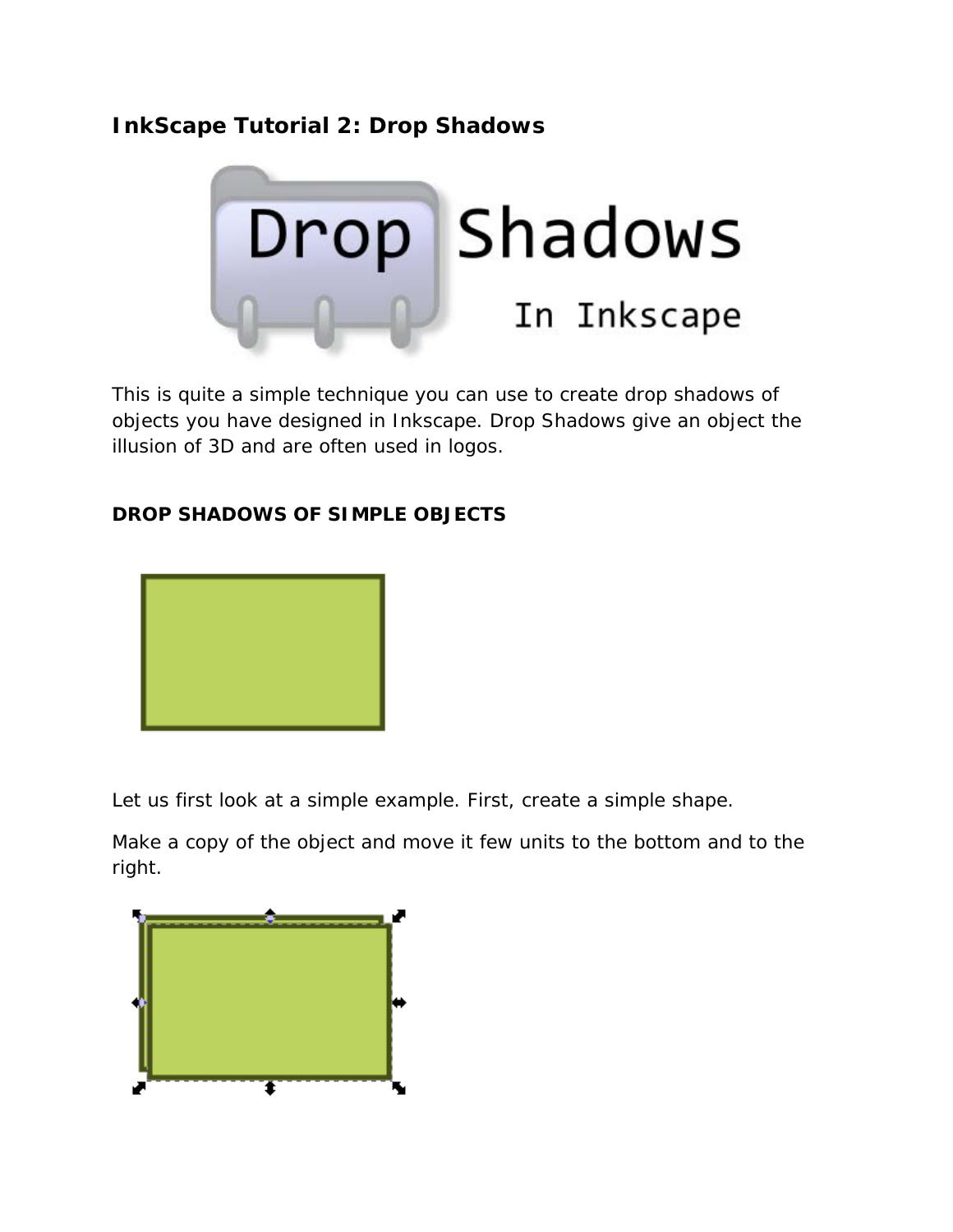Then, change the color to black or dark gray.



This would be the shadow shape. Move it under the object – either by pressing [Page Down] or [End].

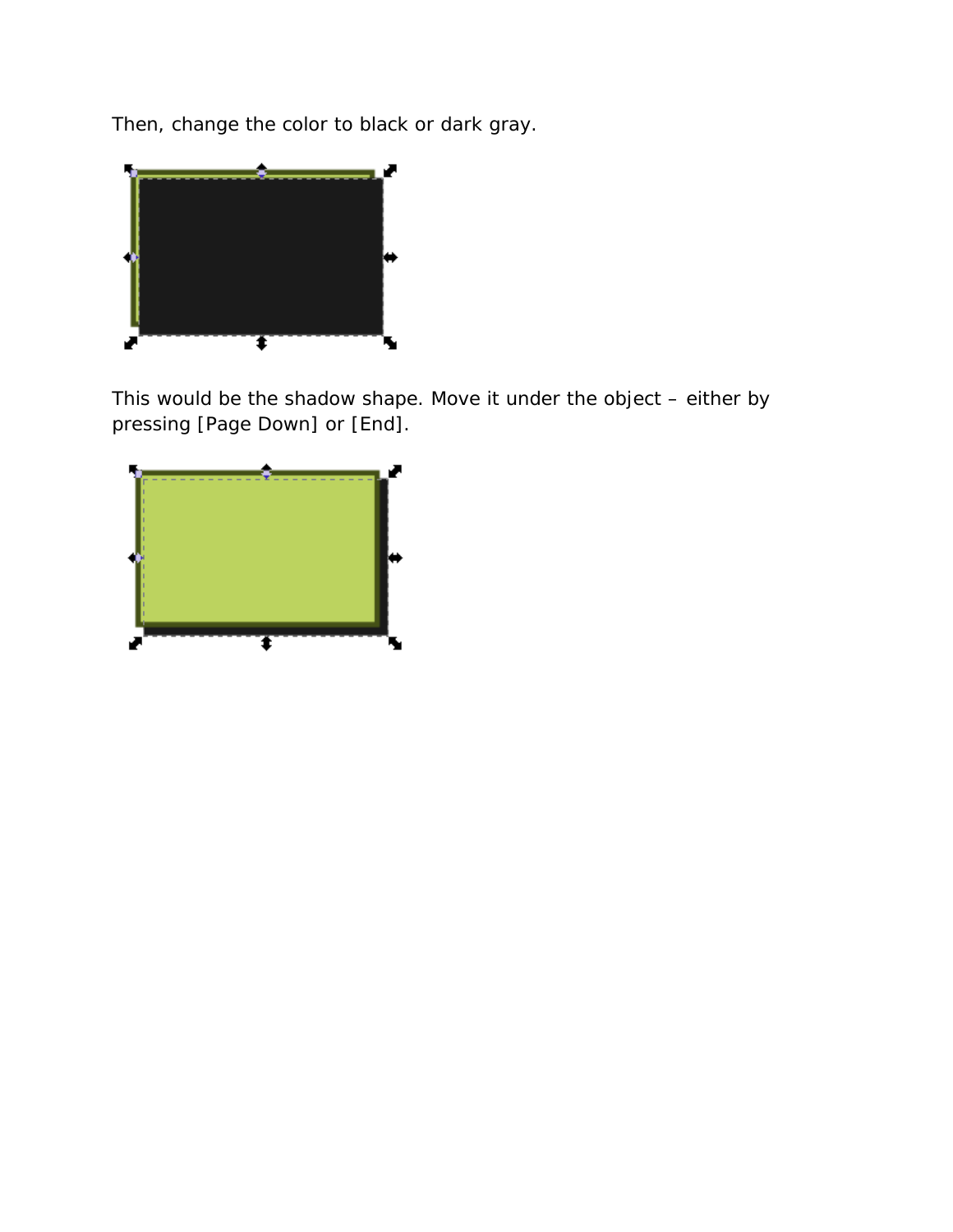Now, open up the Fill and Stroke dialog box. Either use [Ctrl]+[Shift]+[F] while selecting the shadow object, or you can choose the Fill and Stroke from the Object menu item.



Increase the blur from 0 to 3.0 or 4.0 (see the picture above – it's on the bottom of the window. You now have a drop shadow for your simple object.

## **ADD YOUR NAME TO THE IMAGE AND PRINT THE SHAPE TO TURN IN AT THE END OF THIS TUTORIAL.**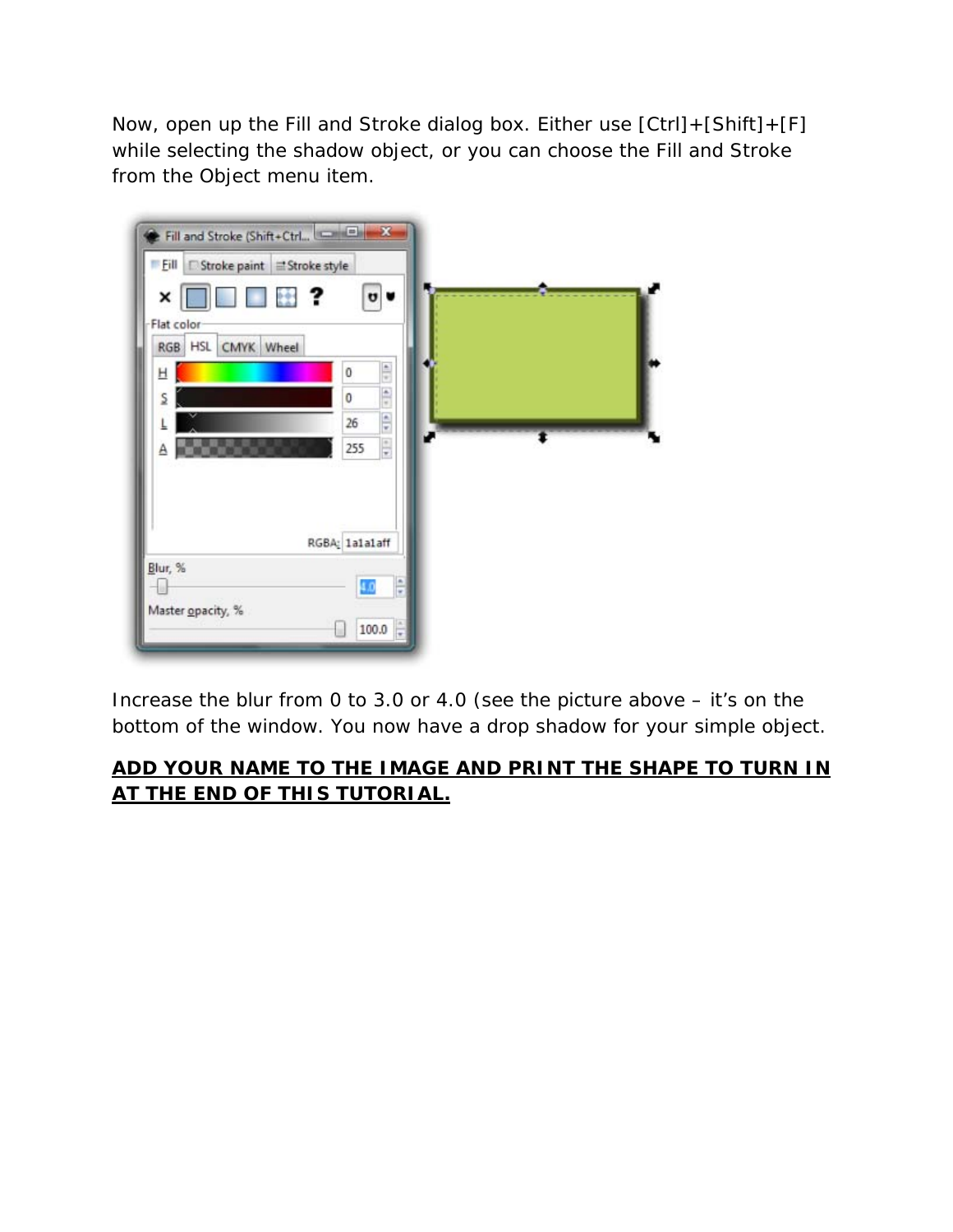#### **DROP SHADOW OF COMPLEX SHAPES**

This technique can be used for creating drop shadows of complex objects too. There is just one additional step.



Even when the object is complex set of shapes like the one above, just make a copy of all of them and paste it over it.

First – make a simple illustration that includes several shapes.

Next, select all the shapes, then use [Ctrl]+[C] to copy and then a [Ctrl]+[Alt]+[V] to paste it over at the exact same spot. When the new copies are still selected, move them all together and position them a bit to the bottom and to the right.



Now, with all the new copies still selected, hit the [Ctrl]+[+] or choose Path > Union from the menu.